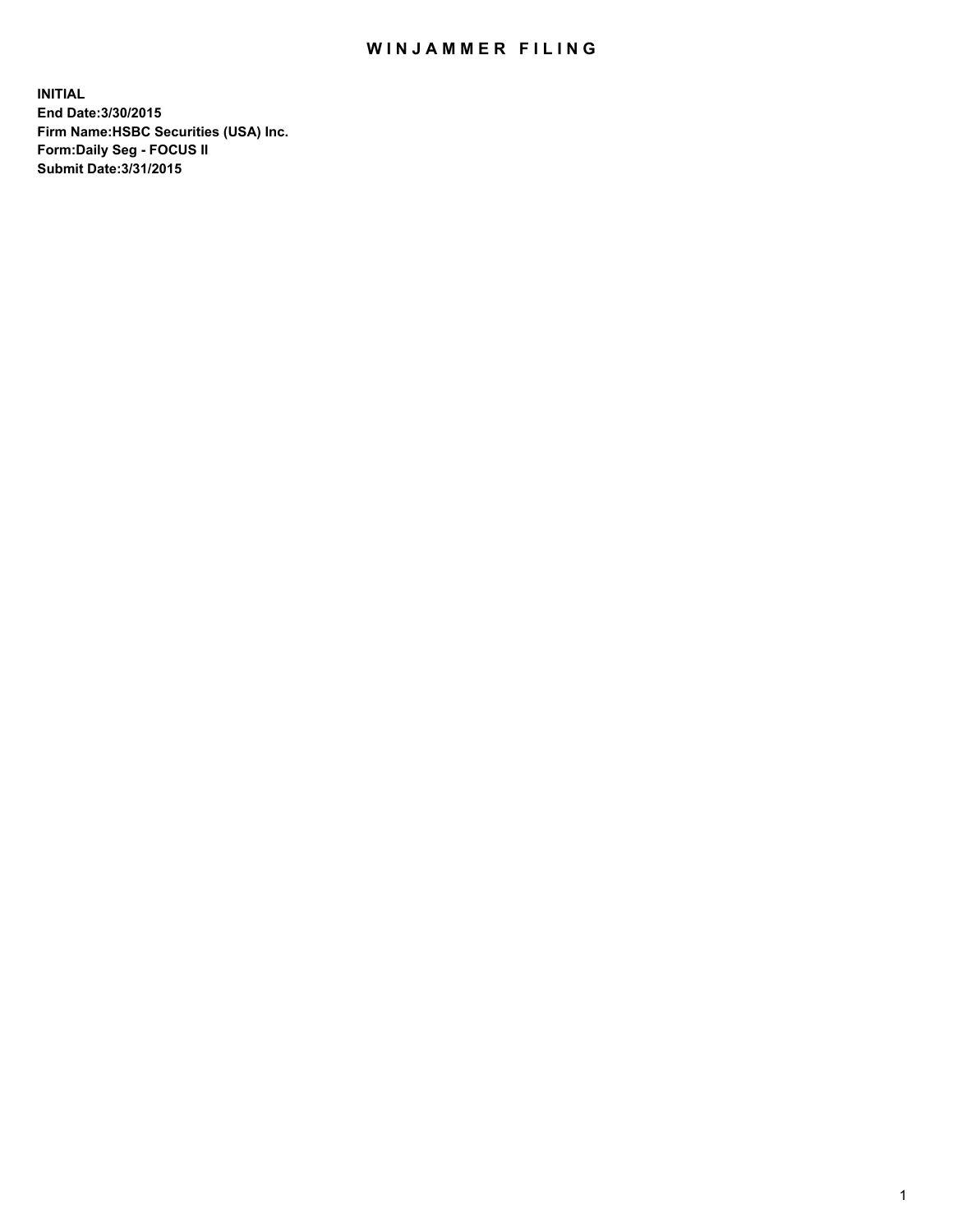## **INITIAL End Date:3/30/2015 Firm Name:HSBC Securities (USA) Inc. Form:Daily Seg - FOCUS II Submit Date:3/31/2015 Daily Segregation - Cover Page**

| Name of Company<br><b>Contact Name</b><br><b>Contact Phone Number</b><br><b>Contact Email Address</b>                                                                                                                                                                                                                          | <b>HSBC Securities (USA) Inc.</b><br><b>Steven Richardson</b><br>212-525-6445<br>steven.richardson@us.hsbc.com |
|--------------------------------------------------------------------------------------------------------------------------------------------------------------------------------------------------------------------------------------------------------------------------------------------------------------------------------|----------------------------------------------------------------------------------------------------------------|
| FCM's Customer Segregated Funds Residual Interest Target (choose one):<br>a. Minimum dollar amount: ; or<br>b. Minimum percentage of customer segregated funds required:% ; or<br>c. Dollar amount range between: and; or<br>d. Percentage range of customer segregated funds required between:% and%.                         | 50,000,000<br>0 <sub>0</sub><br>0 <sub>0</sub>                                                                 |
| FCM's Customer Secured Amount Funds Residual Interest Target (choose one):<br>a. Minimum dollar amount: ; or<br>b. Minimum percentage of customer secured funds required:%; or<br>c. Dollar amount range between: and; or<br>d. Percentage range of customer secured funds required between: % and %.                          | 10,000,000<br><u>0</u><br>0 <sub>0</sub><br>0 <sub>0</sub>                                                     |
| FCM's Cleared Swaps Customer Collateral Residual Interest Target (choose one):<br>a. Minimum dollar amount: ; or<br>b. Minimum percentage of cleared swaps customer collateral required:% ; or<br>c. Dollar amount range between: and; or<br>d. Percentage range of cleared swaps customer collateral required between:% and%. | 30,000,000<br>0 <sub>0</sub><br>0 <sub>0</sub>                                                                 |

Attach supporting documents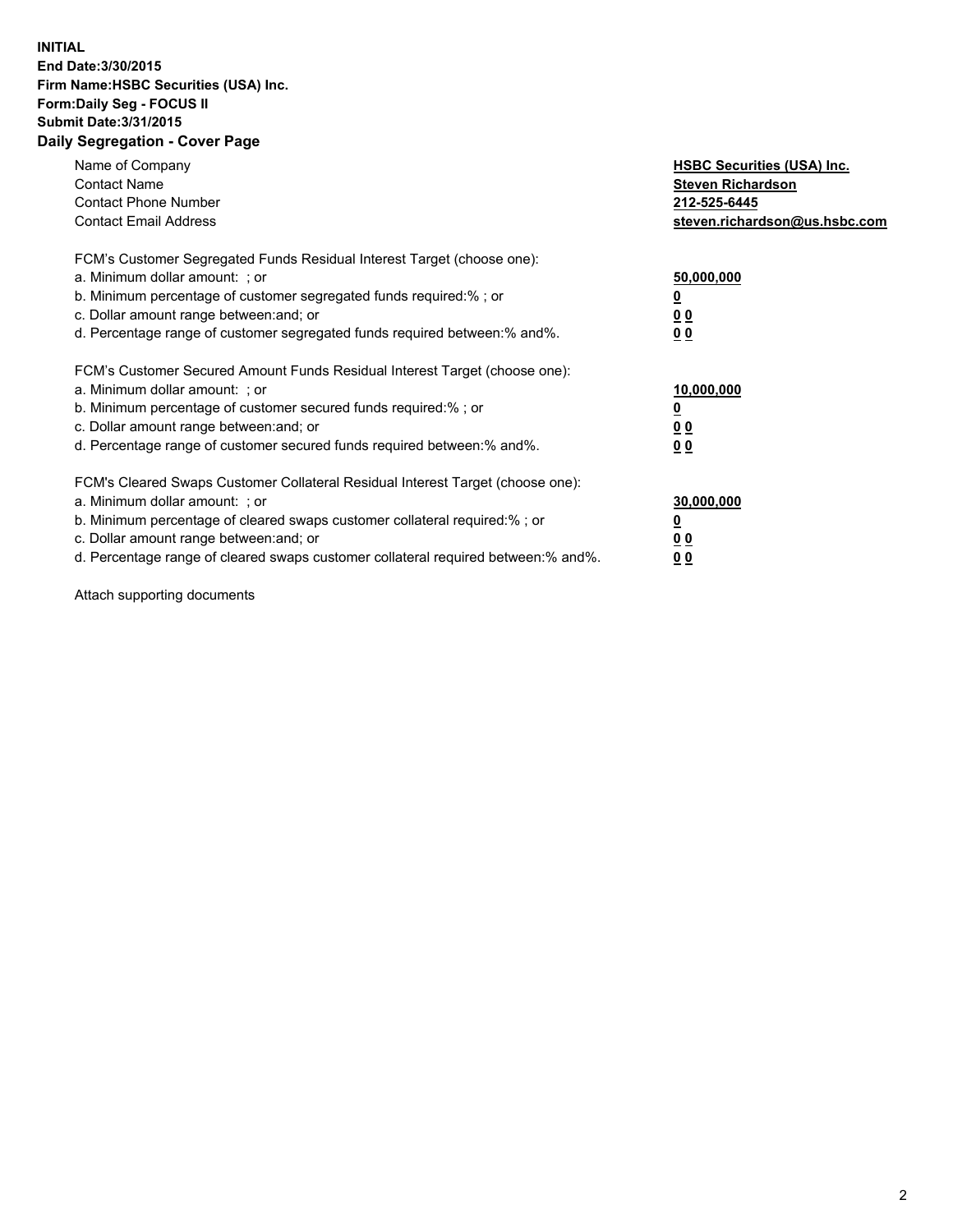**INITIAL End Date:3/30/2015 Firm Name:HSBC Securities (USA) Inc. Form:Daily Seg - FOCUS II Submit Date:3/31/2015 Daily Segregation - Secured Amounts**

|     | Foreign Futures and Foreign Options Secured Amounts                                         |                                                  |
|-----|---------------------------------------------------------------------------------------------|--------------------------------------------------|
|     | Amount required to be set aside pursuant to law, rule or regulation of a foreign            | $0$ [7305]                                       |
|     | government or a rule of a self-regulatory organization authorized thereunder                |                                                  |
| 1.  | Net ledger balance - Foreign Futures and Foreign Option Trading - All Customers             |                                                  |
|     | A. Cash                                                                                     | 124,674,223 [7315]                               |
|     | B. Securities (at market)                                                                   | 18,640,620 [7317]                                |
| 2.  | Net unrealized profit (loss) in open futures contracts traded on a foreign board of trade   | 10,539,981 [7325]                                |
| 3.  | Exchange traded options                                                                     |                                                  |
|     | a. Market value of open option contracts purchased on a foreign board of trade              | $0$ [7335]                                       |
|     | b. Market value of open contracts granted (sold) on a foreign board of trade                | $0$ [7337]                                       |
| 4.  | Net equity (deficit) (add lines 1.2. and 3.)                                                | 153,854,824 [7345]                               |
| 5.  | Account liquidating to a deficit and account with a debit balances - gross amount           | 445,770 [7351]                                   |
|     | Less: amount offset by customer owned securities                                            | -445,596 [7352] 174 [7354]                       |
| 6.  | Amount required to be set aside as the secured amount - Net Liquidating Equity              | 153,854,998 [7355]                               |
|     | Method (add lines 4 and 5)                                                                  |                                                  |
| 7.  | Greater of amount required to be set aside pursuant to foreign jurisdiction (above) or line | 153,854,999 [7360]                               |
|     | 6.                                                                                          |                                                  |
|     | FUNDS DEPOSITED IN SEPARATE REGULATION 30.7 ACCOUNTS                                        |                                                  |
| 1.  | Cash in banks                                                                               |                                                  |
|     | A. Banks located in the United States                                                       | 53,801,008 [7500]                                |
|     | B. Other banks qualified under Regulation 30.7                                              | 0 [7520] 53,801,008 [7530]                       |
| 2.  | Securities                                                                                  |                                                  |
|     | A. In safekeeping with banks located in the United States                                   | 63,640,620 [7540]                                |
|     | B. In safekeeping with other banks qualified under Regulation 30.7                          | 0 [7560] 63,640,620 [7570]                       |
| 3.  | Equities with registered futures commission merchants                                       |                                                  |
|     | A. Cash                                                                                     | $0$ [7580]                                       |
|     | <b>B.</b> Securities                                                                        | $0$ [7590]                                       |
|     | C. Unrealized gain (loss) on open futures contracts                                         | $0$ [7600]                                       |
|     | D. Value of long option contracts                                                           | $0$ [7610]                                       |
|     | E. Value of short option contracts                                                          | 0 [7615] 0 [7620]                                |
| 4.  | Amounts held by clearing organizations of foreign boards of trade                           |                                                  |
|     | A. Cash                                                                                     | $0$ [7640]                                       |
|     | <b>B.</b> Securities                                                                        | $0$ [7650]                                       |
|     | C. Amount due to (from) clearing organization - daily variation                             | $0$ [7660]                                       |
|     | D. Value of long option contracts                                                           | $0$ [7670]                                       |
|     | E. Value of short option contracts                                                          | 0 [7675] 0 [7680]                                |
| 5.  | Amounts held by members of foreign boards of trade                                          |                                                  |
|     | A. Cash                                                                                     | 70,985,466 [7700]                                |
|     | <b>B.</b> Securities                                                                        | $0$ [7710]                                       |
|     | C. Unrealized gain (loss) on open futures contracts                                         | 10,539,981 [7720]                                |
|     | D. Value of long option contracts                                                           | $0$ [7730]                                       |
|     | E. Value of short option contracts                                                          | 0 <sup>[7735]</sup> 81,525,447 <sup>[7740]</sup> |
| 6.  | Amounts with other depositories designated by a foreign board of trade                      | $0$ [7760]                                       |
| 7.  | Segregated funds on hand                                                                    | $0$ [7765]                                       |
| 8.  | Total funds in separate section 30.7 accounts                                               | 198,967,075 [7770]                               |
| 9.  | Excess (deficiency) Set Aside for Secured Amount (subtract line 7 Secured Statement         | 45,112,076 [7380]                                |
|     | Page 1 from Line 8)                                                                         |                                                  |
| 10. | Management Target Amount for Excess funds in separate section 30.7 accounts                 | 37,868,480 [7780]                                |
| 11. | Excess (deficiency) funds in separate 30.7 accounts over (under) Management Target          | 7,243,596 [7785]                                 |
|     |                                                                                             |                                                  |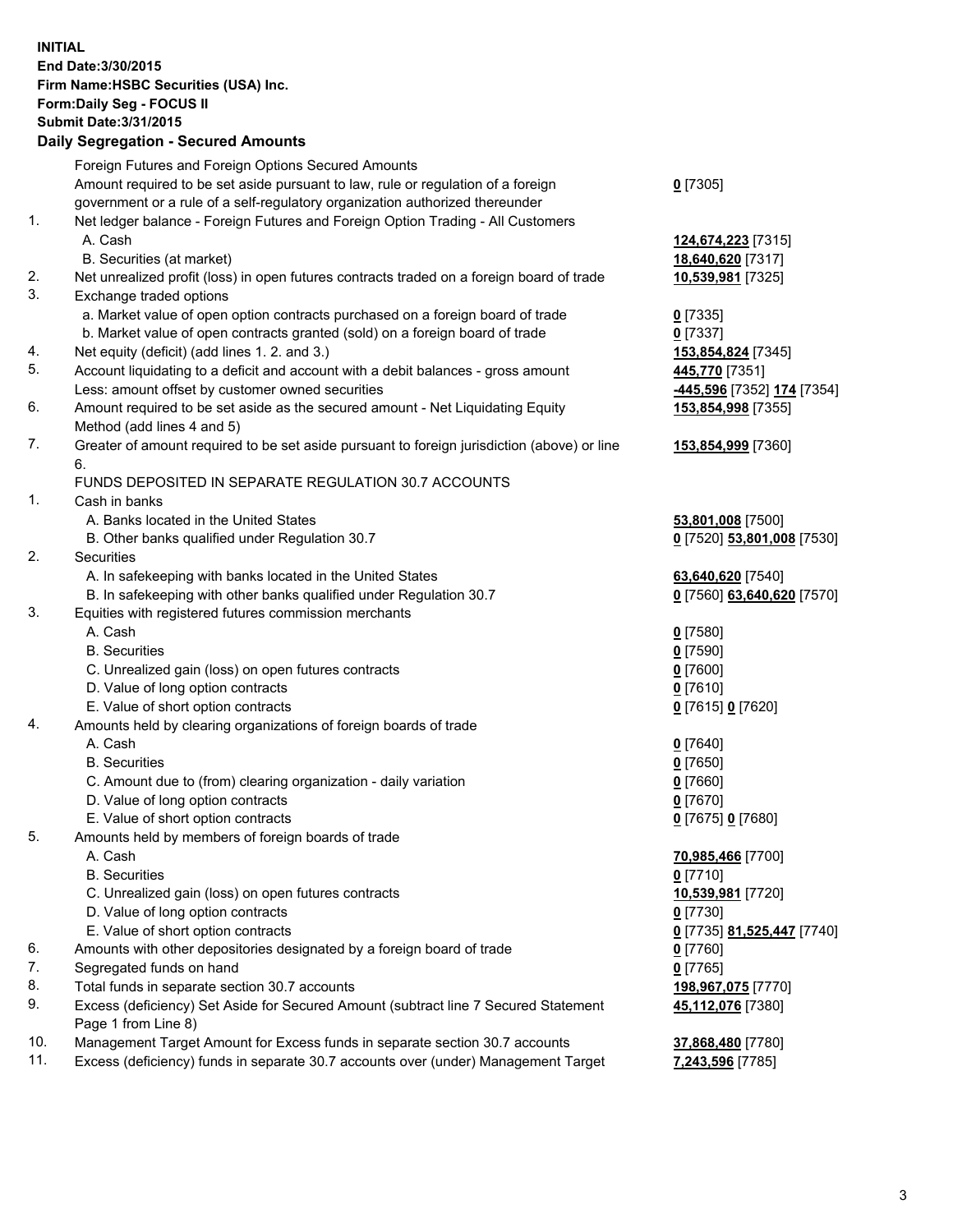| <b>INITIAL</b> | End Date: 3/30/2015<br>Firm Name: HSBC Securities (USA) Inc.<br>Form: Daily Seg - FOCUS II<br><b>Submit Date: 3/31/2015</b><br>Daily Segregation - Segregation Statement |                            |
|----------------|--------------------------------------------------------------------------------------------------------------------------------------------------------------------------|----------------------------|
|                | SEGREGATION REQUIREMENTS(Section 4d(2) of the CEAct)                                                                                                                     |                            |
| 1.             | Net ledger balance                                                                                                                                                       |                            |
|                | A. Cash                                                                                                                                                                  | 333,644,540 [7010]         |
|                | B. Securities (at market)                                                                                                                                                | 458,001,758 [7020]         |
| 2.             | Net unrealized profit (loss) in open futures contracts traded on a contract market                                                                                       | 123,954,729 [7030]         |
| 3.             | Exchange traded options                                                                                                                                                  |                            |
|                | A. Add market value of open option contracts purchased on a contract market                                                                                              | 100,267,817 [7032]         |
|                | B. Deduct market value of open option contracts granted (sold) on a contract market                                                                                      | -7,896,750 [7033]          |
| 4.             | Net equity (deficit) (add lines 1, 2 and 3)                                                                                                                              | 1,007,972,094 [7040]       |
| 5.             | Accounts liquidating to a deficit and accounts with                                                                                                                      |                            |
|                | debit balances - gross amount                                                                                                                                            | 2,991,721 [7045]           |
|                | Less: amount offset by customer securities                                                                                                                               | -2,991,721 [7047] 0 [7050] |
| 6.             | Amount required to be segregated (add lines 4 and 5)                                                                                                                     | 1,007,972,094 [7060]       |
|                | FUNDS IN SEGREGATED ACCOUNTS                                                                                                                                             |                            |
| 7.             | Deposited in segregated funds bank accounts                                                                                                                              |                            |
|                | A. Cash                                                                                                                                                                  | 15,888,233 [7070]          |
|                | B. Securities representing investments of customers' funds (at market)                                                                                                   | $0$ [7080]                 |
|                | C. Securities held for particular customers or option customers in lieu of cash (at<br>market)                                                                           | 60,738,074 [7090]          |
| 8.             | Margins on deposit with derivatives clearing organizations of contract markets                                                                                           |                            |
|                | A. Cash                                                                                                                                                                  | 363,177,991 [7100]         |
|                | B. Securities representing investments of customers' funds (at market)                                                                                                   | 115,232,194 [7110]         |
|                | C. Securities held for particular customers or option customers in lieu of cash (at                                                                                      | 397,263,684 [7120]         |
|                | market)                                                                                                                                                                  |                            |
| 9.             | Net settlement from (to) derivatives clearing organizations of contract markets                                                                                          | 16,626,266 [7130]          |
| 10.            | Exchange traded options                                                                                                                                                  |                            |
|                | A. Value of open long option contracts                                                                                                                                   | 100,267,817 [7132]         |
|                | B. Value of open short option contracts                                                                                                                                  | -7,896,750 [7133]          |
| 11.            | Net equities with other FCMs                                                                                                                                             |                            |
|                | A. Net liquidating equity                                                                                                                                                | 37,464,688 [7140]          |
|                | B. Securities representing investments of customers' funds (at market)                                                                                                   | $0$ [7160]                 |
|                | C. Securities held for particular customers or option customers in lieu of cash (at                                                                                      | $0$ [7170]                 |
|                | market)                                                                                                                                                                  |                            |
| 12.            | Segregated funds on hand                                                                                                                                                 | $0$ [7150]                 |
| 13.            | Total amount in segregation (add lines 7 through 12)                                                                                                                     | 1,098,762,197 [7180]       |
| 14.            | Excess (deficiency) funds in segregation (subtract line 6 from line 13)                                                                                                  | 90,790,103 [7190]          |
| 15.            | Management Target Amount for Excess funds in segregation                                                                                                                 | 50,000,000 [7194]          |
| 16.            | Excess (deficiency) funds in segregation over (under) Management Target Amount                                                                                           | 40,790,103 [7198]          |
|                | <b>Excess</b>                                                                                                                                                            |                            |